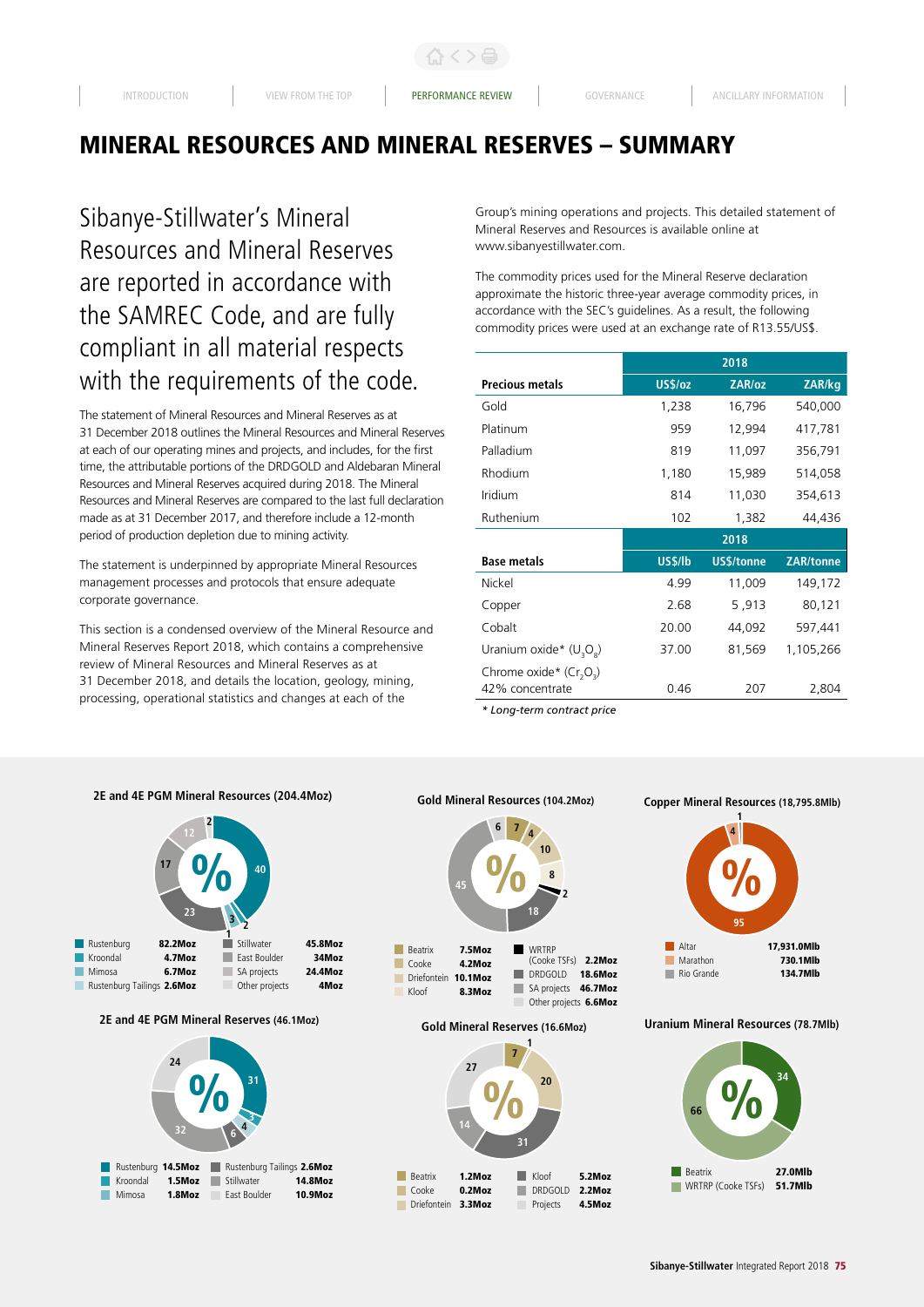## KEY ASPECTS OF OUR MINERAL RESOURCE AND MINERAL RESERVE STATEMENTS AS AT 31 DECEMBER 2018

## **US PGM operations**

Total 2E PGM Mineral Resources estimated at 79.860Moz, a decrease of 0.75% from 31 December 2017. Mineral Resources remain largely unchanged with mining depletions off-set by resource growth primarily at the Blitz section of the Stillwater mine.

Total 2E PGM Mineral Reserves estimated at 25.614Moz, an increase of 16.94% from 31 December 2017. The pleasing 17% increase in Mineral Reserve ounces was primarily in the Blitz project area of the Stillwater Mine where approximately 3.294Moz of Mineral Reserves were added at a 2E PGM grade of 23.7 g/t. The increase in Mineral Reserves supports the planned expansion of production from the Blitz area of the Stillwater Mine, which remains on schedule.

#### **US PGM operations – Mineral Reserve reconciliation**

| <b>Factors</b>                          | 2E PGM (Moz) |
|-----------------------------------------|--------------|
| 31 December 2017                        | 21.903       |
| Depletion during 2018                   | (0.633)      |
| Area inclusions/exclusions <sup>1</sup> | 1.883        |
| Geological interpretation               | (0.051)      |
| Fstimation <sup>2</sup>                 | 2.386        |
| Economic valuation                      | 0.126        |
| 31 December 2018                        | 25.614       |

*1 Expansion in the Blitz project area*

*2 Higher than average tonnes and grade at Blitz*

#### **Projects**

Copper Mineral Resources increased by 0.72% to 18,795.8Mlb, and gold Mineral Resources by 3.75% to 6.558Mlb due to the inclusion of 19.9% of the attributable Mineral Resources of the Rio Grande Project, owned by Aldebaran Resources Inc (Aldebaran). This follows the conclusion of an arrangement with Regulus Resources Inc, Aldebaran's holding company, whereby Aldebaran will obtain an option to earn in up to 80% of the company's Altar Project, in exchange for an upfront payment and the shareholding in Aldebaran. Project PGM Mineral Resources remained unchanged.

## **SA PGM operations**

Total estimated 4E PGM Mineral Resources declined marginally to 96.181Moz (-1.60%) as compared to 31 December 2017, primarily due to mining depletion. During 2018, Blue Ridge was reclassified as a project.

Total 4E PGM Mineral Reserves estimated at 20.448Moz, a decline of 8.54% from 31 December 2017. The total decline of 1.910Moz is in line with expectations and life-of-mine extraction plans, and is principally attributed to depletion of 1.557Moz from mining activities during 2018, and a 0.514 Moz decrease due to the removal of subeconomic ounces at the end of life of mine as combined mine (LoM) production volumes drop below economically sustainable levels.

#### **SA PGM operations – Mineral Reserve reconciliation**

| <b>Factors</b>                         | <b>4E PGM (Moz)</b> |
|----------------------------------------|---------------------|
| 31 December 2017                       | 22.358              |
| Depletion during 2018                  | (1.557)             |
| <b>Inclusions</b>                      | 0.247               |
| Estimation                             | 0.005               |
| Geological interpretation <sup>1</sup> | 0.100               |
| Technical factors                      | 0.142               |
| <b>Exclusions/reductions</b>           | (0.601)             |
| Economic valuation <sup>2</sup>        | (0.514)             |
| Boundary changes                       | (0.087)             |
| 31 December 2018                       | 20.448              |

*1 Updates in geological interpretations and modifying factors*

*<sup>2</sup> Removal of sub-economic mineral reserves at the end of LoM due to tail cutting*

## **Projects**

Total 4E PGM Mineral Resources of 24.350Moz remain unchanged from 2017. The only notable change has been the reclassification of Blue Ridge Platinum as a project, as opposed to an operation in 2017.

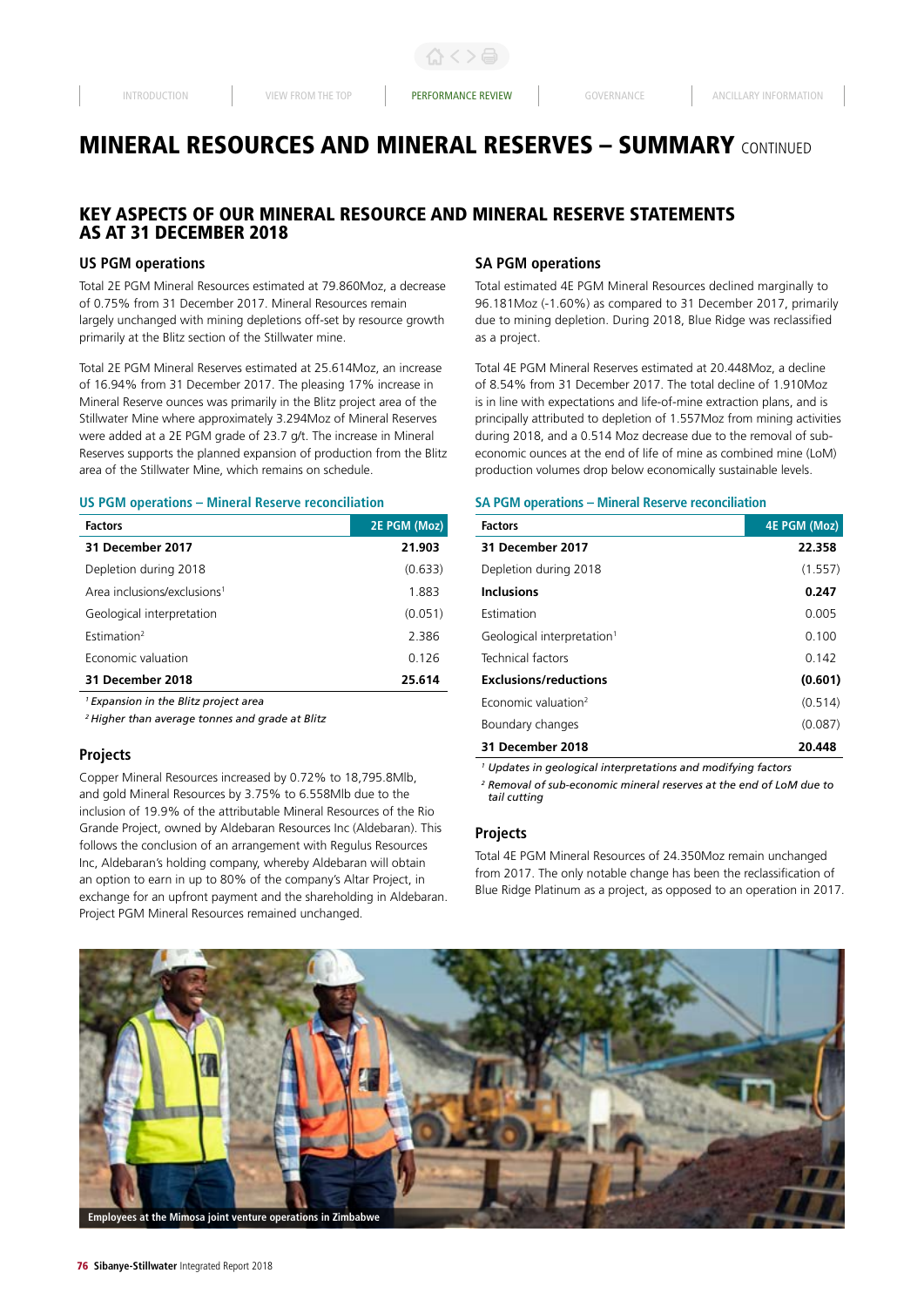## **SA gold operations**

Mineral Resources estimated at 33.950 Moz, an increase of 1.165Moz (3.55%), largely due to the inclusion of the attributable 38% share of the DRDGOLD's operations (3.787Moz), offset by a decrease of 2.622Moz at the existing gold operations. This decrease was informed by depletions, and the restructuring of marginal shafts at the Beatrix and Driefontein mines, which are currently the subject of a Section 189A consultation process and may lead to downsizing or closure, as well as the sale of certain West Rand Tailings Retreatment Project (WRTRP) assets.

Mineral Reserves estimated at 12.108 Moz, a decline of 1.21Moz (9.10%), decrease was largely a result of:

- Depletion of 1.162Moz from mining activities during 2018
- Possible restructuring of the marginal Beatrix 1 and Driefontein 2, 6 and 8 shafts, resulting in 2.373Moz being removed from the Mineral Reserve base
- Changes in pay limits (economic factors) resulting in 0.764Moz not being deemed economically viable to extract under current assumptions
- Geological and structural model adjustments at Beatrix 1 and Driefontein 1 and 5 shafts, and resulting geotechnical pillar adjustments (-0.865 Moz)

These decreases were offset by:

- Additional Mineral Reserves of 1.204Moz defined as a result of ongoing exploration and reserve delineation at the Kloof operations
- A further 2.245Moz were added, based on the 38% attributable Mineral Reserves from DRDGOLD following successful completion of this transaction during 2018

#### **SA gold operations – Mineral Reserve reconciliation**

| <b>Factors</b>                                 | Gold (Moz) |
|------------------------------------------------|------------|
| 31 December 2017                               | 13.321     |
| Depletion during 2018                          | (1.162)    |
| <b>Inclusions</b>                              | 3.448      |
| White areas, secondary reefs and surface       | 1.204      |
| Attributable portion from DRDGOLD (38.05%)     | 2.245      |
| <b>Exclusions/reductions</b>                   | (4.002)    |
| Removal of reserves at sub-economic operations | (2,373)    |
| Pay limit                                      | (0.764)    |
| Geological and geotechnical changes            | (0.865)    |
| Estimation                                     | 0.310      |
| Technical factors                              | 0.193      |
| 31 December 2018                               | 12.108     |

#### **SA gold projects**

Total gold Mineral Resources increased by 21.76% (11.387Moz) to 63.714 Moz. The increase was primarily due to the inclusion of the attributable underground Mineral Resources of DRDGOLD's projects. Total estimated gold Mineral Reserves decreased by 63.95% (7.940Moz) to 4.476Moz.

- During 2018 the transaction with DRDGOLD was completed whereby Sibanye-Stillwater sold certain of the WRTRP assets from Kloof and Driefontein to DRDGOLD in exchange for approximately 38.05% shareholding in DRDGOLD. As a result, the Group no longer reports these specific Mineral Resources and Mineral Reserves previously held under the WRTRP but has reported attributable Mineral Resources and Mineral Reserves of DRDGOLD.
- The Mineral Resources of the Cooke portion of the WRTRP have been retained and remain unchanged at 2.245Moz. No reserves are currently reported for the remaining portion of the WRTRP while the economic feasibility of the remaining assets are being investigated.
- In addition, a detailed review was undertaken of the Group's capital projects during 2018. At current economic parameters, and considering capital prioritisation, a decision was made to cease further development of the Driefontein depth extension (DE) project (1.707Moz Mineral Reserve in 2017) but to continue with the Kloof DE project.

#### **SA gold projects – Mineral Reserve reconciliation**

| <b>Factors</b>                              | Gold (Moz) |
|---------------------------------------------|------------|
| 31 December 2017                            | 12.416     |
| Depletion during 2018                       | 0.000      |
| <b>Inclusions</b>                           | 0.011      |
| Burnstone estimation model                  | 0.011      |
| <b>Exclusions/reductions</b>                | (7.951)    |
| Exclusion of Driefontein 5 Shaft DE project | (1.707)    |
| Pay limit change – Kloof 4 Shaft DE project | (0.106)    |
| De Bron Merriespruit tail end management    | (0.012)    |
| Exclusion of selected WRTRP assets          | (6.126)    |
| 31 December 2018                            | 4.476      |

#### SA URANIUM OPERATIONS

Uranium ( $U_3O_8$ ) Mineral Resources of 78.692Mlb declined 36.05% due to the sale of a portion of the WRTRP to DRDGOLD.

No Mineral Reserves were declared following the sale of the Kloof and Driefontein tailings dams of the WRTRP to DRDGOLD. The Cooke assets, which were excluded from the transaction, are now reported as Mineral Resources only due to economic considerations as a standalone entity.

#### **SA uranium – Mineral Reserve reconciliation**

| <b>Factors</b>                   | U, 0, (Mlb) |
|----------------------------------|-------------|
| 31 December 2017                 | 96.083      |
| Depletion during 2018            | 0.000       |
| Exclusion of WRTRP from Reserves | (96.083)    |
| 31 December 2018                 | 0.000       |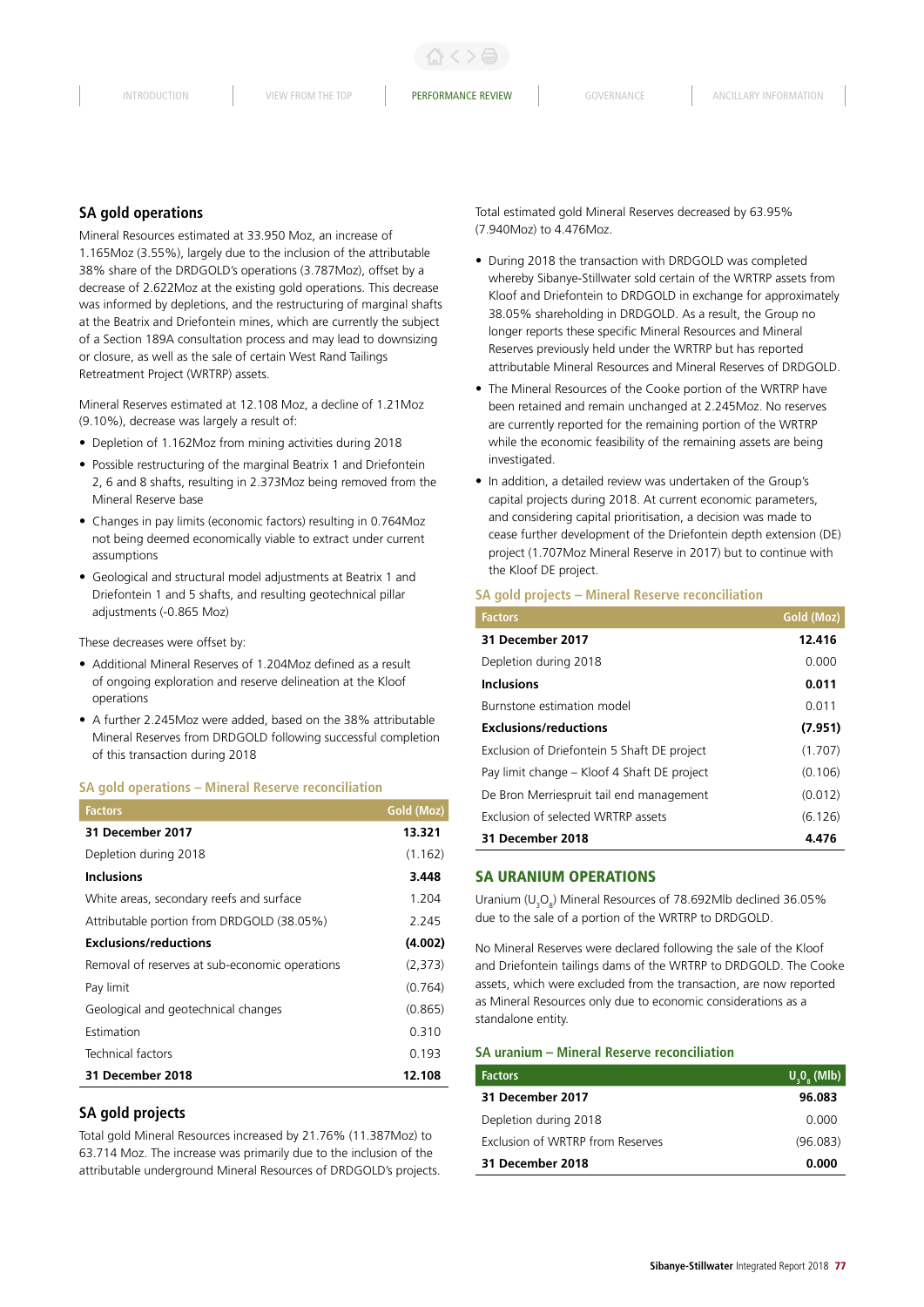## GOVERNANCE RELATING TO MINERAL RESOURCES AND MINERAL RESERVES

Sibanye-Stillwater reports its Mineral Resources and Mineral Reserves in accordance with the SAMREC Code, the updated Section 12 of the JSE Listings Requirements and the SEC Industry Guide 7, which is aligned with the guiding principles of Sarbanes-Oxley in the United States. The Altar, Marathon and Rio Grande resources are compliant with the NI 43-101 guidelines, which is part of the CRIRSCO group of reporting codes, and recognised by SAMREC and the South African Code for the Reporting of Mineral Asset Valuation (the Samval Code). In accordance with SEC requirements, Mineral Reserves are based on three-year average trailing commodity prices.

Guided by a commitment to best practice corporate governance, the statement has been reviewed by each region's technical services function. Independent reviews are also conducted on a two-year cycle with no material shortcomings to date. The SA gold operations are currently undergoing external reviews on the 2018 statement, while the US operations were audited by the Mineral Corporation in 2017. The SA PGM operations were externally audited during 2017.

The Mineral Resources and Mineral Reserves are estimated at a particular date, and are affected by fluctuations in mineral prices, the rand-dollar exchange rate, operating costs, mining permits, changes in legislation and operating factors, among others. Although all permits may not be finalised and in place at the time of reporting, there is no reason to expect that these will not be granted. However, the length of the approval process for such permits may have an impact on the schedules stated.

All statement figures are managed by Sibanye-Stillwater with the exception of those for Mimosa, Altar, Rio Grande and DRDGOLD. Mineral Resources are reported inclusive of Mineral Reserves and production volumes are reported in metric tonnes (t).

Gold and uranium estimates are reported separately from each other therefore no gold equivalents are stated to avoid potential anomalies as a result of year-on-year metal price differentials. The statement for the SA PGM operations reports 4E and 6E PGM, which are platinum, palladium, rhodium and gold (4E), plus iridium and ruthenium (6E). Individual proportions of the 4E and 6E PGM are determined via prill splits as determined from the assays. The statement for the US PGM operations reports 2E PGM, which are palladium and platinum.

All financial models used to determine Mineral Reserves are based on current tax regulations at 31 December 2018.

#### COMPETENT PERSONS

For the SA gold operations, the lead competent person designated in terms of the SAMREC Code, with responsibility for the consolidation and reporting of their Mineral Resources and Mineral Reserves and for overall regulatory compliance of these figures, is:

#### **Gerhard Janse van Vuuren**

Kloof Gold Mine, Farm Rietfontein, Gauteng Private Bag X190, Westonaria, 1780

Gerhard gave his consent for the disclosure of the 2018 Mineral Resources and Mineral Reserves Statement. Gerhard [GDE (Mining Eng), MBA, MSCC and BTech (MRM)] is registered with The Southern African Institute of Mining and Metallurgy (SAIMM) (706705) and has 31 years' experience relative to the type and style of mineral deposit under consideration.

For the SA PGM operations, the lead competent person designated in terms of the SAMREC Code, who takes responsibility for the consolidation and reporting of these Mineral Resources and Mineral Reserves, and for the overall regulatory compliance of these figures, is:

#### **Andrew Brown**

Sibanye Rustenburg Platinum Mines, Hex River Complex, Old Mine Road, Rustenburg, Bleskop, 0292 PO Box Bleskop 1,0292

Andrew gave his consent for the disclosure of the 2018 Mineral Resources and Mineral Reserves Statement. Andrew [MSc (Mining Eng]) is registered with SAIMM (705060) and has 34 years' experience relative to the type and style of mineral deposit under consideration.

For the US PGM operations, the lead competent person designated in terms of the SAMREC Code, who takes responsibility for the consolidation and reporting of the Stillwater and East Boulder Mineral Resources and Mineral Reserves, and for the overall regulatory compliance of these figures, is:

#### **Brent La Moure**

Stillwater Mine, 26 West Dry Creek Circle, Montana Suite 400, Littleton, Colorado, 80120

Brent gave his consent for the disclosure of the 2018 Mineral Resources and Mineral Reserves Statement. Brent [BSc (Mining Eng]) is registered with the Mining and Metallurgical Society of America (01363QP) and has 23 years' experience relative to the type and style of mineral deposit under consideration.

For the foreign project Mineral Resource estimation, the competent person is Stanford Foy. Stanford is registered with the Society for Mining, Metallurgy and Exploration Inc in the United States (4140727RM), and has 28 years' experience relative to the type and style of mineral deposit under consideration.

Currently, Brent and Stanford are contracted with Sibanye-Stillwater but were previously employees of the Group.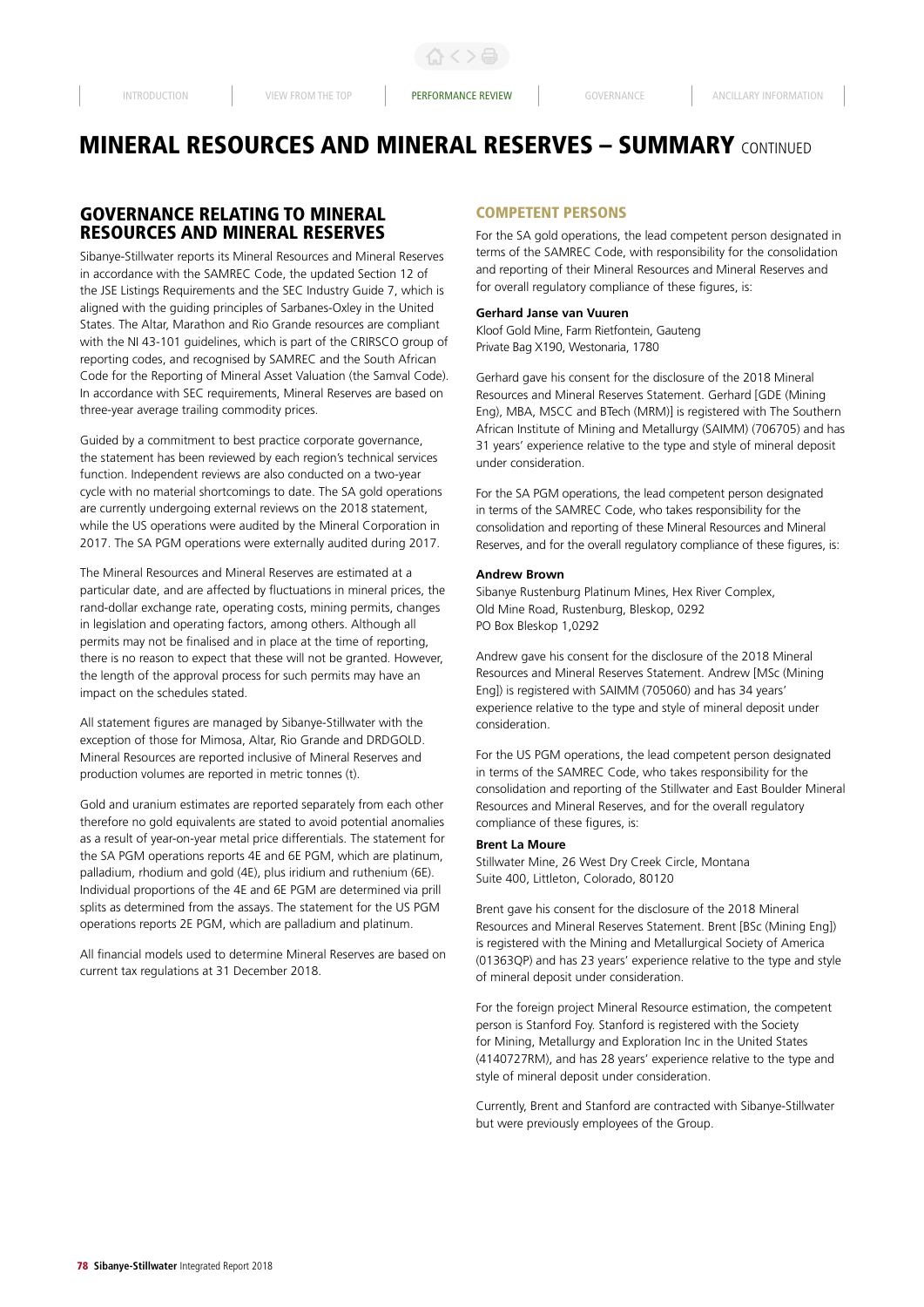くゝ合

## **US 2E PGM: Mineral Resource and Mineral Reserve statement as at 31 December 2018**

| <b>Mineral Resources</b>       |                       |                |                        | <b>Mineral Reserves</b> |                                |                       |                |                 |                 |
|--------------------------------|-----------------------|----------------|------------------------|-------------------------|--------------------------------|-----------------------|----------------|-----------------|-----------------|
| <b>OPERATIONS</b>              |                       | 2018           |                        | 2017                    | <b>OPERATIONS</b>              |                       | 2018           |                 | 2017            |
| Underground                    | <b>Tonnes</b><br>(Mt) | Grade<br>(g/t) | <b>2E PGM</b><br>(Moz) | 2E PGM<br>(Moz)         | <b>Underground</b>             | <b>Tonnes</b><br>(Mt) | Grade<br>(g/t) | 2E PGM<br>(Moz) | 2E PGM<br>(Moz) |
| <b>Stillwater</b>              |                       |                |                        |                         | <b>Stillwater</b>              |                       |                |                 |                 |
| Measured                       | 5.1                   | 19.7           | 3.214                  | 2.527                   | Proved                         | 3.4                   | 19.3           | 2.123           | 1.727           |
| Indicated                      | 28.2                  | 17.4           | 15.738                 | 12.132                  | Probable                       | 20.5                  | 19.2           | 12.634          | 9.792           |
| Inferred                       | 48.9                  | 17.1           | 26.877                 | 27.485                  |                                |                       |                |                 |                 |
| Total                          | 82.2                  | 17.3           | 45.829                 | 42.144                  | Total                          | 23.9                  | 19.2           | 14.756          | 11.519          |
| <b>East Boulder</b>            |                       |                |                        |                         | <b>East Boulder</b>            |                       |                |                 |                 |
| Measured                       | 3.9                   | 14.7           | 1.849                  | 1.687                   | Proved                         | 2.9                   | 14.6           | 1.342           | 1.018           |
| Indicated                      | 27.2                  | 15.1           | 13.149                 | 14.689                  | Probable                       | 19.7                  | 15.1           | 9.515           | 9.366           |
| Inferred                       | 38.4                  | 15.4           | 19.033                 | 21.943                  |                                |                       |                |                 |                 |
| Total                          | 69.5                  | 15.2           | 34.031                 | 38.319                  | Total                          | 22.5                  | 15.0           | 10.858          | 10.384          |
| Underground - Total            | 151.7                 | 16.4           | 79.860                 | 80.463                  | Underground - Total            | 46.4                  | 17.2           | 25.614          | 21.903          |
| <b>PROJECTS</b>                |                       |                |                        |                         |                                |                       |                |                 |                 |
| <b>Marathon</b>                |                       |                |                        |                         |                                |                       |                |                 |                 |
| Measured                       | 93.4                  | 0.9            | 2.693                  | 2.693                   |                                |                       |                |                 |                 |
| Indicated                      | 57.9                  | 0.8            | 1.290                  | 1.290                   |                                |                       |                |                 |                 |
| Inferred                       | 0.4                   | 0.1            | 0.001                  | 0.001                   |                                |                       |                |                 |                 |
| Total                          | 151.7                 | 0.8            | 3.982                  | 3.982                   |                                |                       |                |                 |                 |
| <b>OPERATIONS AND PROJECTS</b> |                       |                |                        |                         | <b>OPERATIONS AND PROJECTS</b> |                       |                |                 |                 |
| <b>TOTAL</b>                   | 303.4                 | 8.9            | 83.842                 | 84.445                  | <b>TOTAL</b>                   | 46.4                  | 17.2           | 25.614          | 21.903          |

## **Gold (projects in Argentina): Mineral Resource and Mineral Reserve statement as at 31 December 2018**

| <b>Mineral Resources</b> |               |       |       | <b>Mineral Reserves</b> |               |       |       |       |
|--------------------------|---------------|-------|-------|-------------------------|---------------|-------|-------|-------|
| <b>PROJECTS</b>          |               | 2018  |       | 2017                    |               | 2018  |       | 2017  |
|                          | <b>Tonnes</b> | Grade | Gold  | Gold                    | <b>Tonnes</b> | Grade | Gold  | Gold  |
|                          | (Mt)          | (g/t) | (Moz) | (Moz)                   | (Mt)          | (g/t) | (Moz) | (Moz) |
| <b>Altar</b>             |               |       |       |                         |               |       |       |       |
| Measured                 | 1,005.9       | 0.1   | 2.981 | 2.981                   |               |       |       |       |
| Indicated                | 1,051.5       | 0.1   | 2.253 | 2.253                   |               |       |       |       |
| Inferred                 | 556.6         | 0.1   | 1.087 | 1.087                   |               |       |       |       |
| Total                    | 2,614.0       | 0.1   | 6.321 | 6.321                   |               |       |       |       |
| <b>Rio Grande</b>        |               |       |       |                         |               |       |       |       |
| Measured                 |               |       |       |                         |               |       |       |       |
| Indicated                | 14.1          | 0.4   | 0.162 |                         |               |       |       |       |
| Inferred                 | 8.2           | 0.3   | 0.074 |                         |               |       |       |       |
| Total                    | 22.3          | 0.3   | 0.237 |                         |               |       |       |       |
| <b>PROJECTS - TOTAL</b>  | 2,636.3       | 0.1   | 6.558 | 6.321                   |               |       |       |       |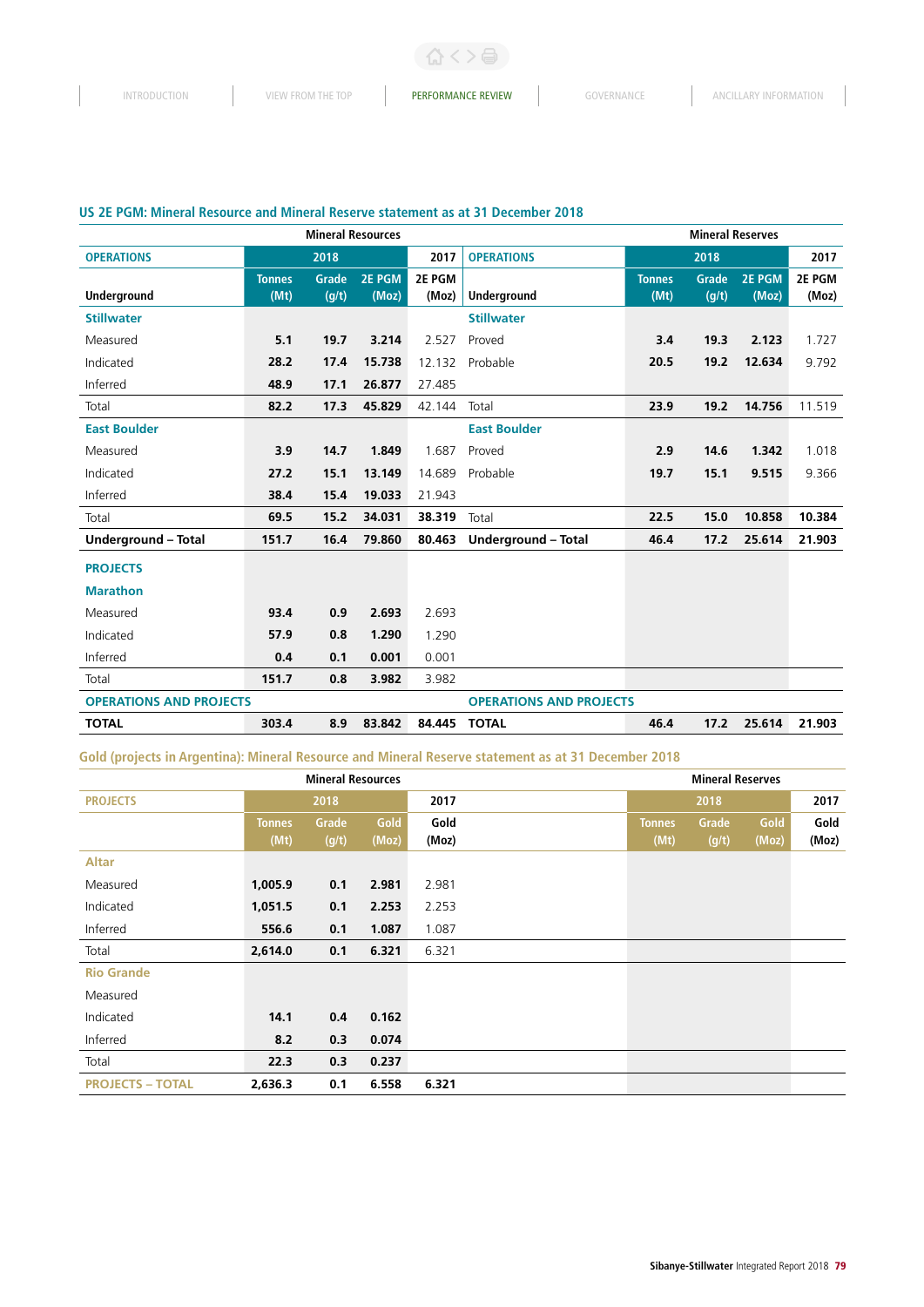$\begin{array}{c} \hline \end{array}$ 

〈〉骨:

# MINERAL RESOURCES AND MINERAL RESERVES – SUMMARY CONTINUED

| <b>Mineral Resources</b> |                       |                                        |                                    |                             |                 | <b>Mineral Reserves</b> |                                        |                                    |                             |  |
|--------------------------|-----------------------|----------------------------------------|------------------------------------|-----------------------------|-----------------|-------------------------|----------------------------------------|------------------------------------|-----------------------------|--|
| <b>PROJECTS</b>          |                       | 2018                                   |                                    | 2017                        | <b>PROJECTS</b> |                         | 2018                                   |                                    | 2017                        |  |
|                          | <b>Tonnes</b><br>(Mt) | <b>Sulphide</b><br>copper<br>grade (%) | <b>Sulphide</b><br>copper<br>(MIb) | Sulphide<br>copper<br>(Mlb) |                 | Gold<br><b>Projects</b> | <b>Sulphide</b><br>copper<br>grade (%) | <b>Sulphide</b><br>copper<br>(MIb) | Sulphide<br>copper<br>(Mlb) |  |
| <b>Altar</b>             |                       |                                        |                                    |                             |                 |                         |                                        |                                    |                             |  |
| Measured                 | 1,005.9               | 0.34                                   | 7,458.0                            | 7,458.0                     |                 |                         |                                        |                                    |                             |  |
| Indicated                | 1,051.5               | 0.30                                   | 7,053.0                            | 7,053.0                     |                 |                         |                                        |                                    |                             |  |
| Inferred                 | 556.6                 | 0.28                                   | 3,420.0                            | 3,420.0                     |                 |                         |                                        |                                    |                             |  |
| Total                    | 2,614.0               | 0.31                                   | 17,931.0                           | 17,931.0                    |                 |                         |                                        |                                    |                             |  |
| <b>Rio Grande</b>        |                       |                                        |                                    |                             |                 |                         |                                        |                                    |                             |  |
| Measured                 |                       |                                        |                                    |                             |                 |                         |                                        |                                    |                             |  |
| Indicated                | 14.1                  | 0.30                                   | 93.2                               |                             |                 |                         |                                        |                                    |                             |  |
| Inferred                 | 8.2                   | 0.23                                   | 41.5                               |                             |                 |                         |                                        |                                    |                             |  |
| Total                    | 22.3                  | 0.27                                   | 134.7                              |                             |                 |                         |                                        |                                    |                             |  |
| <b>Marathon</b>          |                       |                                        |                                    |                             |                 |                         |                                        |                                    |                             |  |
| Measured                 | 93.4                  | 0.23                                   | 473.5                              | 473.5                       |                 |                         |                                        |                                    |                             |  |
| Indicated                | 57.9                  | 0.20                                   | 254.0                              | 254.0                       |                 |                         |                                        |                                    |                             |  |
| Inferred                 | 0.4                   | 0.29                                   | 2.6                                | 2.6                         |                 |                         |                                        |                                    |                             |  |
| Total                    | 151.7                 | 0.22                                   | 730.1                              | 730.1                       |                 |                         |                                        |                                    |                             |  |
| <b>PROJECTS - TOTAL</b>  | 2,788.0               | 0.31                                   | 18,795.8                           | 1,8661.1                    |                 |                         |                                        |                                    |                             |  |

## **Copper (projects in Canada and Argentina): Mineral Resource and Mineral Reserve statement as at 31 December 2018**

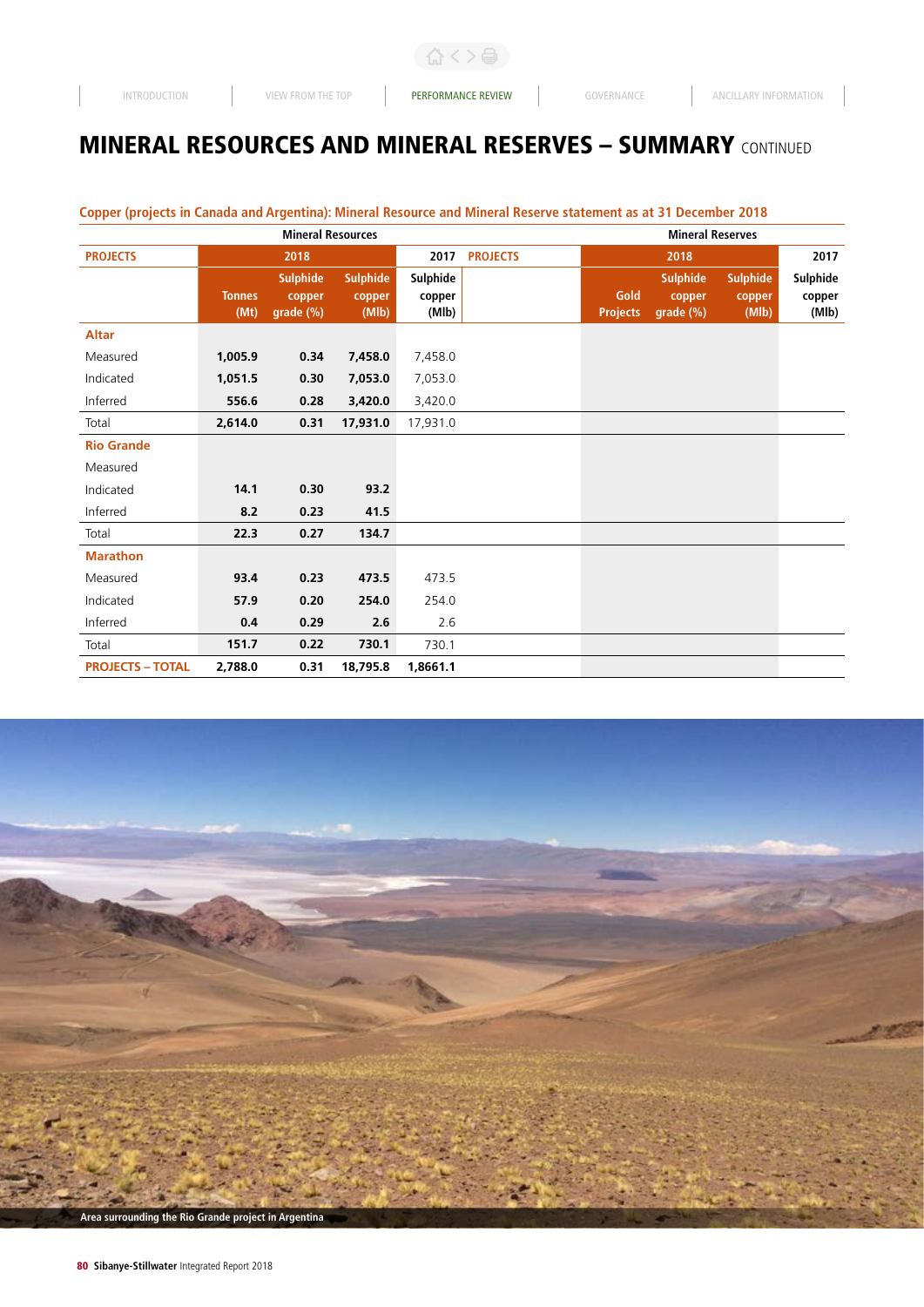$\geq$   $\boxdot$ 

## **SA 4E and 6E PGM: Mineral Resource statement as at 31 December 2018**

|                                                    | <b>Mineral Resources</b> |                 |                 |               |               |               |  |  |  |
|----------------------------------------------------|--------------------------|-----------------|-----------------|---------------|---------------|---------------|--|--|--|
| <b>OPERATIONS - SOUTH AFRICA</b>                   |                          |                 | 2018            |               |               | 2017          |  |  |  |
|                                                    | <b>Tonnes</b>            | <b>4E Grade</b> | <b>6E</b> Grade | <b>4E PGM</b> | <b>6E PGM</b> | <b>4E PGM</b> |  |  |  |
| <b>UNDERGROUND</b>                                 | (Mt)                     | (g/t)           | (g/t)           | (Moz)         | (Moz)         | (Moz)         |  |  |  |
| Kroondal (50% attributable)                        |                          |                 |                 |               |               |               |  |  |  |
| Measured                                           | 38.8                     | 3.1             | 3.7             | 3.907         | 4.590         | 3.146         |  |  |  |
| Indicated                                          | 4.9                      | 3.7             | 4.4             | 0.593         | 0.695         | 1.472         |  |  |  |
| Inferred                                           | 2.5                      | 3.0             | 3.6             | 0.234         | 0.285         | 0.261         |  |  |  |
| Total                                              | 46.2                     | 3.2             | 3.8             | 4.734         | 5.571         | 4.879         |  |  |  |
| <b>Rustenburg</b>                                  |                          |                 |                 |               |               |               |  |  |  |
| Measured                                           | 371.9                    | 4.9             | 5.7             | 58.207        | 68.348        | 59.212        |  |  |  |
| Indicated                                          | 123.5                    | 5.3             | 6.1             | 21.222        | 24.204        | 21.235        |  |  |  |
| Inferred                                           | 15.4                     | 5.6             | 6.3             | 2.755         | 3.128         | 2.762         |  |  |  |
| Total                                              | 510.8                    | 5.0             | 5.8             | 82.185        | 95.681        | 83.209        |  |  |  |
| <b>Blue Ridge* (50% attributable)</b>              |                          |                 |                 |               |               |               |  |  |  |
| Measured                                           |                          |                 |                 |               |               | 1.570         |  |  |  |
| Indicated                                          |                          |                 |                 |               |               | 0.420         |  |  |  |
| Inferred                                           |                          |                 |                 |               |               | 0.440         |  |  |  |
| Total                                              |                          |                 |                 |               |               | 2.430         |  |  |  |
| <b>OPERATIONS - ZIMBABWE</b>                       |                          |                 |                 |               |               |               |  |  |  |
| Mimosa (50% attributable)                          |                          |                 |                 |               |               |               |  |  |  |
| Measured                                           | 28.4                     | 3.7             | 3.9             | 3.367         | 3.570         | 3.570         |  |  |  |
| Indicated                                          | 15.4                     | 3.6             | 3.8             | 1.772         | 1.887         | 1.776         |  |  |  |
| Inferred                                           | 4.4                      | 3.6             | 3.9             | 0.514         | 0.548         | 0.512         |  |  |  |
| Inferred (Oxides)                                  | 9.0                      | 3.5             | 3.6             | 0.998         | 1.033         | 0.981         |  |  |  |
| Total                                              | 57.2                     | 3.6             | 3.8             | 6.652         | 7.038         | 6.839         |  |  |  |
| Underground - Total                                | 614.1                    | 4.7             | 5.5             | 93.571        | 108.290       | 97.357        |  |  |  |
| <b>SURFACE</b>                                     |                          |                 |                 |               |               |               |  |  |  |
| Surface rock dumps and tailings storage facilities |                          |                 |                 |               |               |               |  |  |  |
| Rustenburg (TSF)                                   | 75.5                     | 1.1             | $1.2$           | 2.610         | 2.936         | 2.818         |  |  |  |
| Total                                              | 75.5                     | 1.1             | $1.2$           | 2.610         | 2.936         | 2.818         |  |  |  |
| <b>OPERATIONS - TOTAL</b>                          | 689.6                    | 4.55            | 5.02            | 96.181        | 111.226       | 100.175       |  |  |  |
| <b>PROJECTS - SOUTH AFRICA</b>                     |                          |                 |                 |               |               |               |  |  |  |
| <b>UNDERGROUND</b>                                 |                          |                 |                 |               |               |               |  |  |  |
| <b>Vygenhoek</b>                                   |                          |                 |                 |               |               |               |  |  |  |
| Measured                                           | 1.4                      | 5.1             |                 | 0.230         |               | 0.230         |  |  |  |
| Indicated                                          |                          |                 |                 |               |               |               |  |  |  |
| Inferred                                           |                          |                 |                 |               |               |               |  |  |  |
| Total                                              | 1.4                      | 5.1             |                 | 0.230         |               | 0.230         |  |  |  |
| <b>Zondernaam</b>                                  |                          |                 |                 |               |               |               |  |  |  |
|                                                    |                          |                 |                 |               |               |               |  |  |  |
| Measured<br>Indicated                              |                          |                 |                 |               |               |               |  |  |  |
|                                                    |                          | 6.4             |                 | 15.900        |               |               |  |  |  |
| Inferred                                           | 77.4                     |                 |                 |               |               | 15.900        |  |  |  |
| Total                                              | 77.4                     | 6.4             |                 | 15.900        |               | 15.900        |  |  |  |
| <b>Hoedspruit</b><br>Measured                      |                          |                 |                 |               |               |               |  |  |  |
|                                                    |                          |                 |                 |               |               |               |  |  |  |
| Indicated                                          | 28.1                     | 5.5             |                 | 4.980         |               | 4.980         |  |  |  |
| Inferred                                           | 4.5                      | 5.6             |                 | 0.810         |               | 0.810         |  |  |  |
| Total                                              | 32.6                     | 5.5             |                 | 5.790         |               | 5.790         |  |  |  |
| <b>Blue Ridge*</b>                                 |                          |                 |                 |               |               |               |  |  |  |
| Measured                                           | 14.8                     | 3.3             |                 | 1.570         |               |               |  |  |  |
| Indicated                                          | 4.1                      | 3.2             |                 | 0.420         |               |               |  |  |  |
| Inferred                                           | 4.2                      | 3.3             |                 | 0.440         |               |               |  |  |  |
| Total                                              | 23.1                     | 3.3             |                 | 2.430         |               |               |  |  |  |
| <b>PROJECTS - TOTAL</b>                            | 134.5                    | 5.6             |                 | 24.350        |               | 21.920        |  |  |  |
| <b>UNDERGROUND, SURFACE AND PROJECTS - TOTAL</b>   | 824.1                    | 4.5             |                 | 120.531       |               | 122.095       |  |  |  |

*\* In 2017 Blue Ridge was classified as an operation but was reclassified as a project in 2018*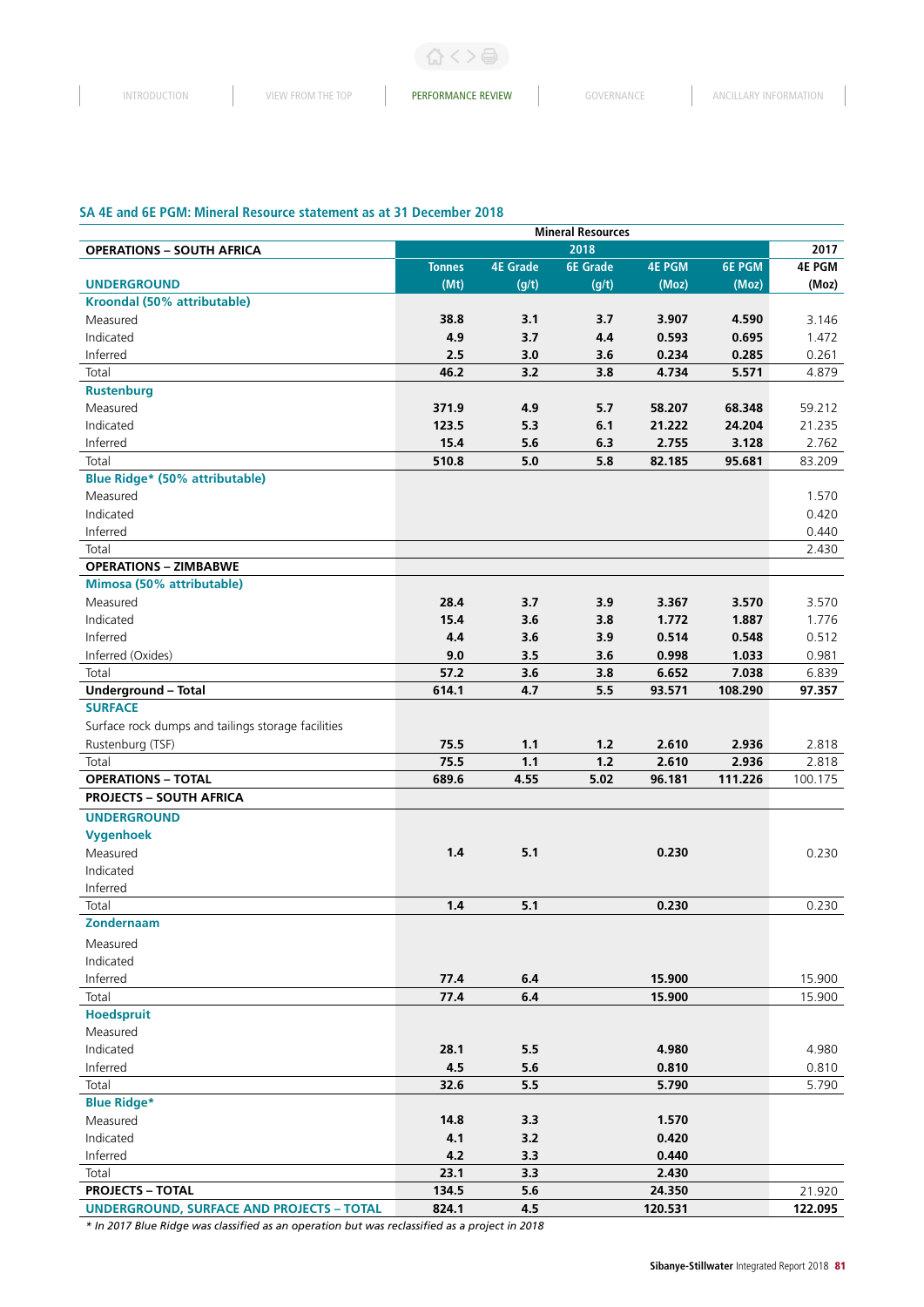## **SA 4E and 6E PGM: Mineral Reserve statement as at 31 December 2018**

|                                                    |               |                 | <b>Mineral Reserves</b> |               |               |               |
|----------------------------------------------------|---------------|-----------------|-------------------------|---------------|---------------|---------------|
| <b>OPERATIONS - SOUTH AFRICA</b>                   |               |                 | 2018                    |               |               | 2017          |
|                                                    | <b>Tonnes</b> | <b>4E Grade</b> | <b>6E</b> Grade         | <b>4E PGM</b> | <b>6E PGM</b> | <b>4E PGM</b> |
| <b>UNDERGROUND</b>                                 | (Mt)          | (g/t)           | (g/t)                   | (Moz)         | (Moz)         | (Moz)         |
| Kroondal (50% attributable)                        |               |                 |                         |               |               |               |
| Proved                                             | 18.4          | 2.6             | 3.0                     | 1.536         | 1.792         | 1.243         |
| Probable                                           | 0.0           | 0.0             | 0.0                     | 0.000         | 0.000         | 0.561         |
| Total                                              | 18.4          | 2.6             | 3.0                     | 1.536         | 1.792         | 1.804         |
| <b>Rustenburg</b>                                  |               |                 |                         |               |               |               |
| Proved                                             | 110.9         | 3.8             | 4.5                     | 13.516        | 15.979        | 14.550        |
| Probable                                           | 6.9           | 4.2             | 4.9                     | 0.945         | 1.085         | 1.156         |
| Total                                              | 117.8         | 3.8             | 4.5                     | 14.461        | 17.064        | 15.706        |
| <b>Blue Ridge (50% attributable)</b>               |               |                 |                         |               |               |               |
| Proved                                             |               |                 |                         |               |               |               |
| Probable                                           |               |                 |                         |               |               |               |
| Total                                              |               |                 |                         |               |               |               |
| <b>OPERATIONS - ZIMBABWE</b>                       |               |                 |                         |               |               |               |
| Mimosa (50% attributable)                          |               |                 |                         |               |               |               |
| Proved                                             | 10.9          | 3.5             | 3.7                     | 1.234         | 1.309         | 1.423         |
| Probable                                           | 5.6           | 3.4             | 3.6                     | 0.607         | 0.646         | 0.607         |
| Total                                              | 16.5          | 3.5             | 3.7                     | 1.841         | 1.955         | 2.030         |
| Underground - Total                                | 152.7         | 3.6             | 4.2                     | 17.838        | 20.811        | 19.540        |
| Surface                                            |               |                 |                         |               |               |               |
| Surface rock dumps and tailings storage facilities |               |                 |                         |               |               |               |
| Rustenburg (TSF)                                   | 75.5          | 1.1             | 1.2                     | 2.610         | 2.936         | 2.818         |
| Surface - Total                                    | 75.5          | 1.1             | 1.2                     | 2.610         | 2.936         | 2.818         |
| <b>UNDERGROUND, SURFACE AND PROJECTS - TOTAL</b>   | 228.2         | 2.8             | 3.2                     | 20.448        | 23.747        | 22.358        |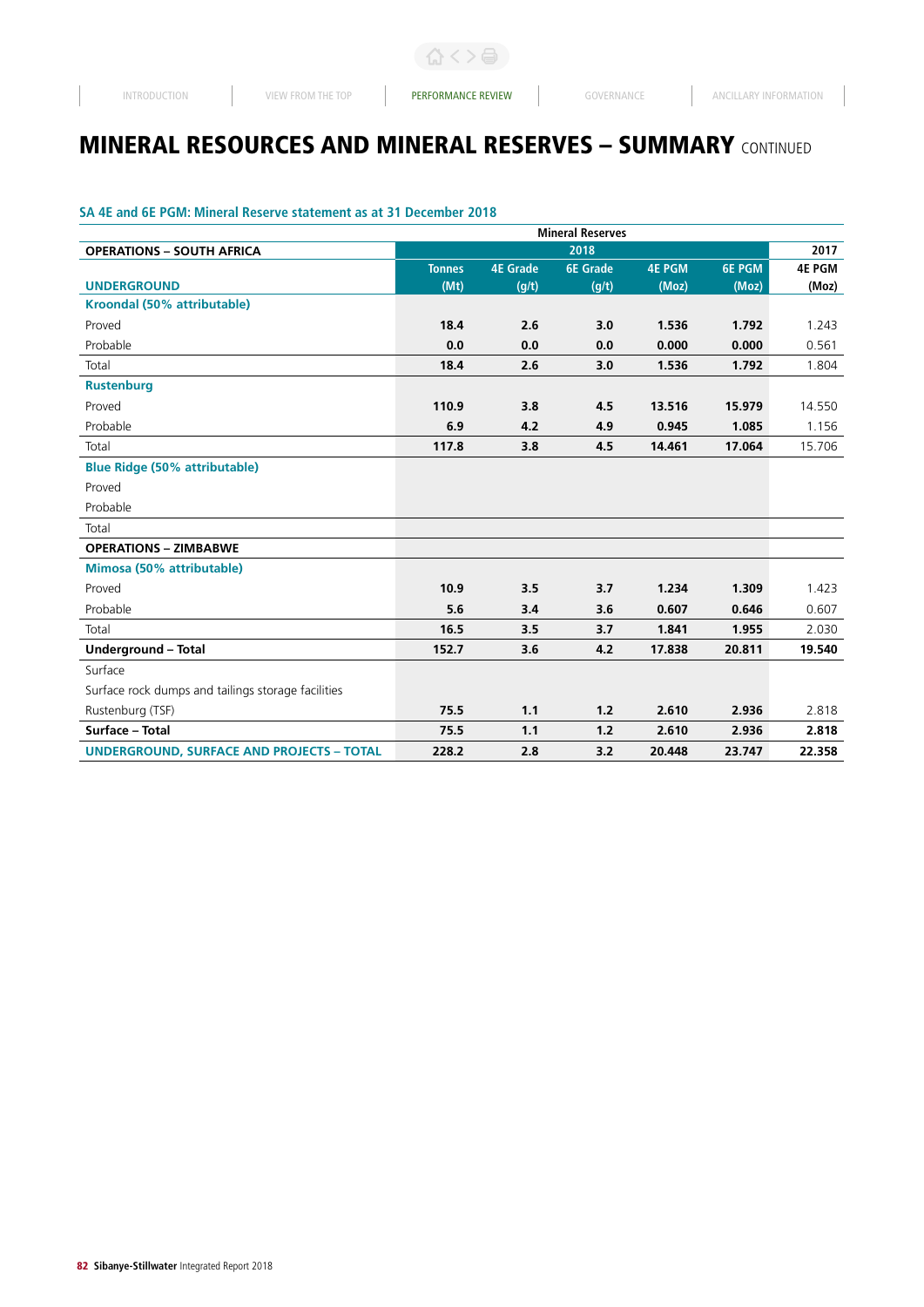#### **Gold: Mineral Resource and Mineral Reserve statement as at 31 December 2018**

|                                                    |               | <b>Mineral Resources</b> |        |        |                                                    | <b>Mineral Reserves</b> |             |        |        |
|----------------------------------------------------|---------------|--------------------------|--------|--------|----------------------------------------------------|-------------------------|-------------|--------|--------|
|                                                    |               |                          |        | 31 Dec |                                                    |                         |             |        | 31 Dec |
| <b>SOUTH AFRICA</b>                                |               | 31 Dec 2018              |        | 2017   | <b>SOUTH AFRICA</b>                                |                         | 31 Dec 2018 |        | 2017   |
| <b>OPERATIONS</b>                                  | <b>Tonnes</b> | Grade                    | Gold   | Gold   | <b>OPERATIONS</b>                                  | <b>Tonnes</b>           | Grade       | Gold   | Gold   |
| <b>UNDERGROUND</b>                                 | (Mt)          | (g/t)                    | (Moz)  | (Moz)  | <b>UNDERGROUND</b>                                 | (Mt)                    | (g/t)       | (Moz)  | (Moz)  |
| <b>Beatrix</b>                                     |               |                          |        |        | <b>Beatrix</b>                                     |                         |             |        |        |
| Measured                                           | 17.2          | 7.2                      | 4.003  | 5.394  | Proved                                             | 7.1                     | 4.2         | 0.960  | 0.933  |
| Indicated                                          | 21.6          | 4.9                      | 3.433  | 2.310  | Probable                                           | 3.3                     | 2.1         | 0.227  | 1.152  |
| Inferred                                           | 0.0           | 3.3                      | 0.004  | 0.004  |                                                    |                         |             |        |        |
| Total                                              | 38.8          | 6.0                      | 7.440  | 7.708  | Total                                              | 10.5                    | 3.5         | 1.187  | 2.086  |
| <b>Cooke</b>                                       |               |                          |        |        | <b>Cooke</b>                                       |                         |             |        |        |
| Measured                                           | 4.0           | 13.1                     | 1.689  | 1.689  | Proved                                             |                         |             |        |        |
| Indicated                                          | 3.5           | 10.1                     | 1.130  | 1.130  | Probable                                           |                         |             |        |        |
| Inferred                                           | 3.2           | 12.0                     | 1.220  | 1.220  |                                                    |                         |             |        |        |
| Total                                              | 10.7          | 11.8                     | 4.039  | 4.039  | Total                                              |                         |             |        |        |
| <b>Driefontein</b>                                 |               |                          |        |        | <b>Driefontein</b>                                 |                         |             |        |        |
| Measured                                           | 11.9          | 14.1                     | 5.386  | 8.126  | Proved                                             | 7.4                     | 7.4         | 1.760  | 3.602  |
| Indicated                                          | 13.9          | 10.6                     | 4.732  | 2.897  | Probable                                           | 6.3                     | 7.6         | 1.542  | 1.670  |
| Inferred                                           |               |                          |        | 0.005  |                                                    |                         |             |        |        |
| Total                                              | 25.8          | 12.2                     | 10.118 | 11.029 | Total                                              | 13.7                    | 7.5         | 3.302  | 5.272  |
| <b>Kloof</b>                                       |               |                          |        |        | <b>Kloof</b>                                       |                         |             |        |        |
| Measured                                           | 12.4          | 18.1                     | 7.216  | 7.538  | Proved                                             | 13.2                    | 8.3         | 3.518  | 3.516  |
| Indicated                                          | 2.3           | 12.4                     | 0.905  | 2.074  | Probable                                           | 9.5                     | 4.9         | 1.503  | 2.135  |
| Inferred                                           | 0.2           | 12.6                     | 0.089  | 0.085  |                                                    |                         |             |        |        |
| Total                                              | 14.9          | 17.1                     | 8.211  | 9.697  | Total                                              | 22.6                    | 6.9         | 5.020  | 5.652  |
| <b>Underground - Total</b>                         | 90.2          | 10.3                     | 29.808 | 32.473 | Underground - Total                                | 46.8                    | 6.3         | 9.509  | 13.010 |
| <b>SURFACE</b>                                     |               |                          |        |        | <b>SURFACE</b>                                     |                         |             |        |        |
| Surface rock dumps and tailings storage facilities |               |                          |        |        | Surface rock dumps and tailings storage facilities |                         |             |        |        |
| Beatrix (Indicated)                                | 3.8           | 0.4                      | 0.043  | 0.041  | Beatrix (Probable)                                 | 3.8                     | 0.4         | 0.043  | 0.041  |
| Cooke (Measured)                                   | 16.1          | 0.3                      | 0.144  | 0.052  | Cooke (Proved)                                     | 16.1                    | 0.3         | 0.144  | 0.052  |
| Cooke (Indicated)                                  | 1.1           | 0.4                      | 0.015  | 0.007  | Cooke (Probable)                                   | 1.1                     | 0.4         | 0.015  | 0.007  |
| Driefontein (Indicated)                            | 1.3           | 0.5                      | 0.021  | 0.019  | Driefontein (Probable)                             | 1.3                     | 0.5         | 0.021  | 0.019  |
| Kloof (Indicated)                                  | 7.7           | 0.5                      | 0.131  | 0.192  | Kloof (Probable)                                   | 7.7                     | 0.5         | 0.131  | 0.192  |
| <b>DRDGOLD</b>                                     |               |                          |        |        | <b>DRDGOLD</b>                                     |                         |             |        |        |
| ERGO (Measured)                                    | 122.9         | 0.3                      | 1.209  |        | ERGO (Proved)                                      | 23.9                    | 0.3         | 0.232  |        |
| ERGO (Indicated)                                   | 129.5         | 0.3                      | 1.054  |        | ERGO (Probable)                                    | 99.0                    | 0.3         | 0.977  |        |
| ERGO (Inferred)                                    | 76.3          | 0.2                      | 0.489  |        |                                                    |                         |             |        |        |
| FWGR (Measured)                                    | 93.6          | 0.3                      | 1.035  |        | FWGR (Proved)                                      | 68.1                    | 0.4         | 0.801  |        |
|                                                    |               |                          |        |        | FWGR (Probable)                                    | 25.6                    | 0.3         | 0.234  |        |
| Surface - Total                                    | 452.3         | 0.3                      | 4.142  | 0.311  | Surface - Total                                    | 246.5                   | 0.3         | 2.599  | 0.311  |
| <b>OPERATIONS - UNDERGROUND AND SURFACE</b>        |               |                          |        |        |                                                    |                         |             |        |        |
| Beatrix                                            | 42.6          | 5.5                      | 7.483  | 7.749  | Beatrix                                            | 14.2                    | 2.7         | 1.230  | 2.127  |
| Cooke                                              | 27.8          | 4.7                      | 4.198  | 4.097  | Cooke                                              | 17.2                    | 0.3         | 0.159  | 0.059  |
| Driefontein                                        | 27.1          | 11.6                     | 10.139 | 11.048 | Driefontein                                        | 15.0                    | 6.9         | 3.324  | 5.291  |
| Kloof                                              | 22.6          | 11.5                     | 8.342  | 9.890  | Kloof                                              | 30.4                    | 5.3         | 5.151  | 5.844  |
| DRDGOLD (ERGO and FWGR)*                           | 422.4         | 0.3                      | 3.787  |        | DRDGOLD (ERGO and FWGR)                            | 216.6                   | 0.3         | 2.245  |        |
| <b>TOTAL</b>                                       | 542.5         | 1.9                      | 33.950 | 32.784 | <b>TOTAL</b>                                       | 293.3                   | 1.3         | 12.108 | 13.321 |

*\* ERGO is the historical DRDGOLD surface operations located in the East Rand. Far West Gold Recoveries (FWGR) is the project resulting from the sale of the selected WRTRP assets to DRDGOLD.*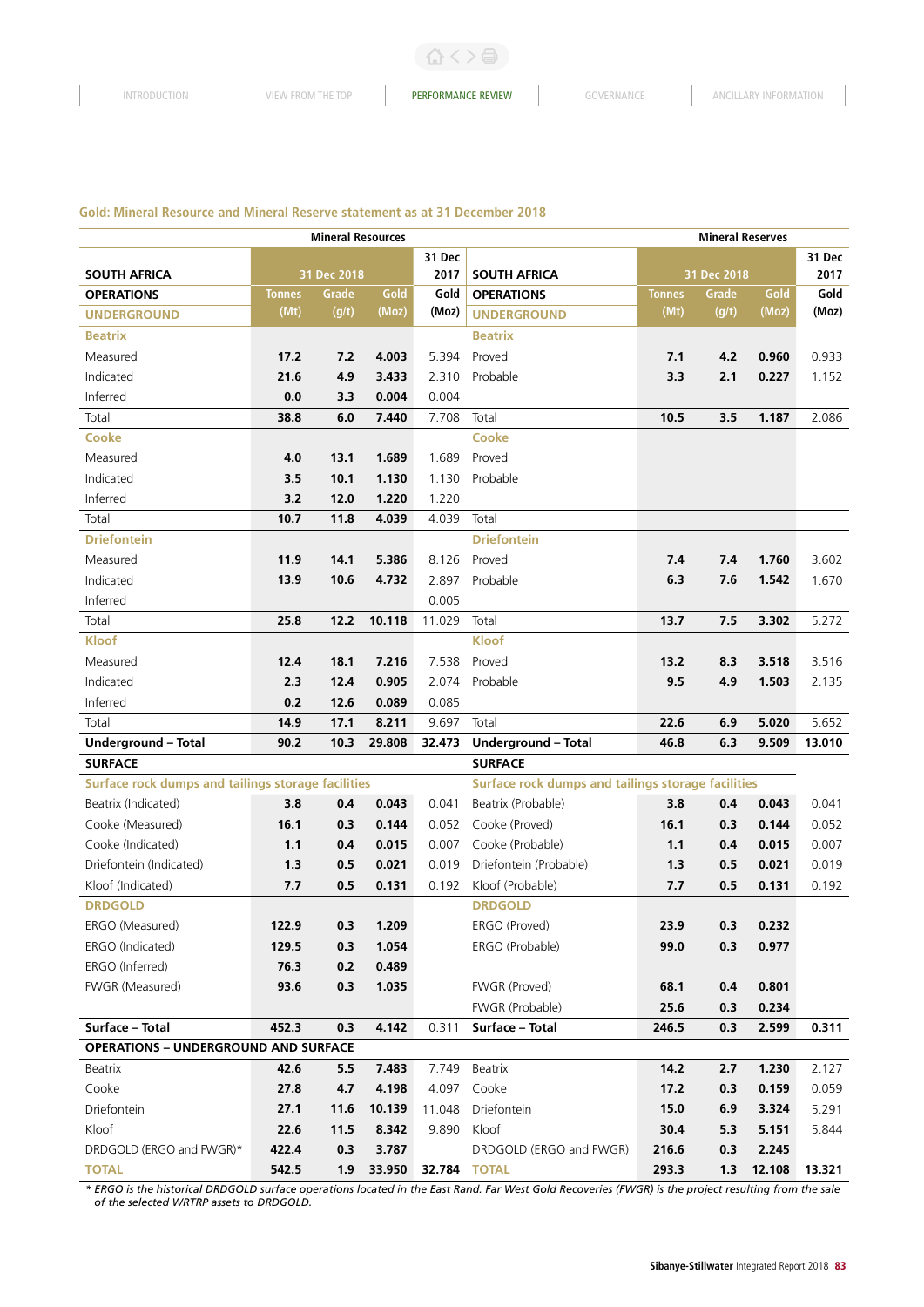## **Gold: Mineral Resource and Mineral Reserve statement as at 31 December 2018** continued

| 31 Dec<br>31 Dec<br><b>SOUTH AFRICA</b><br>31 Dec 2018<br>2017<br><b>SOUTH AFRICA</b><br>31 Dec 2018<br>2017<br><b>PROJECTS</b><br>Grade<br>Gold<br>Gold<br><b>PROJECTS</b><br>Grade<br>Gold<br>Gold<br><b>Tonnes</b><br><b>Tonnes</b><br>(Mt)<br>$\overline{(g/t)}$<br>(Moz)<br>(Mt)<br>$\overline{(g/t)}$<br>(Moz)<br>(Moz)<br>(Moz)<br><b>UNDERGROUND</b><br><b>UNDERGROUND</b><br><b>Beatrix</b><br><b>Beatrix</b><br>Indicated BI<br>Probable BI<br>7.1<br>7.6<br>1.740<br>0.541<br>Total<br>7.1<br>7.6<br>Total<br>1.740<br>0.541<br><b>Driefontein</b><br><b>Driefontein</b><br>Measured BI<br>0.017<br>Proved BI<br>Indicated BI<br>9.085<br>Probable BI<br>1.707<br>20.8<br>13.6<br>7.290<br>Total<br>20.8<br>13.6<br>9.085<br>7.308<br>Total<br>1.707<br><b>Kloof</b><br><b>Kloof</b><br>Measured BI<br>1.162<br>Indicated BI<br>34.7<br>14.331<br>18.880<br>Probable BI<br>2.5<br>5.3<br>0.431<br>0.537<br>12.8<br>Inferred BI<br>14.0<br>2.218<br>0.976<br>4.9<br>Total<br>39.6<br>13.0<br>16.549<br>21.018<br>Total<br>2.5<br>5.3<br>0.431<br>0.537<br><b>Burnstone</b><br><b>Burnstone</b><br>0.6<br>6.0<br>0.124<br>0.1<br>2.4<br>0.011<br>Measured<br>0.351<br>Proved<br>0.058<br>Indicated<br>68.6<br>4.9<br>10.856<br>8.664<br>Probable<br>14.1<br>4.3<br>1.934<br>1.876<br>Total<br>69.3<br>4.9<br>14.2<br>10.980<br>9.015<br>Total<br>4.3<br>1.945<br>1.934<br><b>Bloemhoek</b><br><b>Bloemhoek</b><br>Indicated<br>Probable<br>27.4<br>4.7<br>4.163<br>4.163<br>Inferred<br>0.9<br>4.9<br>0.135<br>0.135<br>Total<br>4.7<br>4.297<br>Total<br>28.3<br>4.297<br><b>De Bron Merriespruit</b><br><b>De Bron Merriespruit</b><br>Indicated<br>23.0<br>4.5<br>3.307<br>3.307<br>Probable<br>15.3<br>2.099<br>2.112<br>4.3<br>Inferred<br>4.2<br>0.715<br>0.715<br>5.3<br>Total<br>28.3<br>4.4<br>4.022<br>4.022<br>Total<br>15.3<br>4.3<br>2.099<br>2.112 |
|---------------------------------------------------------------------------------------------------------------------------------------------------------------------------------------------------------------------------------------------------------------------------------------------------------------------------------------------------------------------------------------------------------------------------------------------------------------------------------------------------------------------------------------------------------------------------------------------------------------------------------------------------------------------------------------------------------------------------------------------------------------------------------------------------------------------------------------------------------------------------------------------------------------------------------------------------------------------------------------------------------------------------------------------------------------------------------------------------------------------------------------------------------------------------------------------------------------------------------------------------------------------------------------------------------------------------------------------------------------------------------------------------------------------------------------------------------------------------------------------------------------------------------------------------------------------------------------------------------------------------------------------------------------------------------------------------------------------------------------------------------------------------------------------------------------------------------------------------------------------------|
|                                                                                                                                                                                                                                                                                                                                                                                                                                                                                                                                                                                                                                                                                                                                                                                                                                                                                                                                                                                                                                                                                                                                                                                                                                                                                                                                                                                                                                                                                                                                                                                                                                                                                                                                                                                                                                                                           |
|                                                                                                                                                                                                                                                                                                                                                                                                                                                                                                                                                                                                                                                                                                                                                                                                                                                                                                                                                                                                                                                                                                                                                                                                                                                                                                                                                                                                                                                                                                                                                                                                                                                                                                                                                                                                                                                                           |
|                                                                                                                                                                                                                                                                                                                                                                                                                                                                                                                                                                                                                                                                                                                                                                                                                                                                                                                                                                                                                                                                                                                                                                                                                                                                                                                                                                                                                                                                                                                                                                                                                                                                                                                                                                                                                                                                           |
|                                                                                                                                                                                                                                                                                                                                                                                                                                                                                                                                                                                                                                                                                                                                                                                                                                                                                                                                                                                                                                                                                                                                                                                                                                                                                                                                                                                                                                                                                                                                                                                                                                                                                                                                                                                                                                                                           |
|                                                                                                                                                                                                                                                                                                                                                                                                                                                                                                                                                                                                                                                                                                                                                                                                                                                                                                                                                                                                                                                                                                                                                                                                                                                                                                                                                                                                                                                                                                                                                                                                                                                                                                                                                                                                                                                                           |
|                                                                                                                                                                                                                                                                                                                                                                                                                                                                                                                                                                                                                                                                                                                                                                                                                                                                                                                                                                                                                                                                                                                                                                                                                                                                                                                                                                                                                                                                                                                                                                                                                                                                                                                                                                                                                                                                           |
|                                                                                                                                                                                                                                                                                                                                                                                                                                                                                                                                                                                                                                                                                                                                                                                                                                                                                                                                                                                                                                                                                                                                                                                                                                                                                                                                                                                                                                                                                                                                                                                                                                                                                                                                                                                                                                                                           |
|                                                                                                                                                                                                                                                                                                                                                                                                                                                                                                                                                                                                                                                                                                                                                                                                                                                                                                                                                                                                                                                                                                                                                                                                                                                                                                                                                                                                                                                                                                                                                                                                                                                                                                                                                                                                                                                                           |
|                                                                                                                                                                                                                                                                                                                                                                                                                                                                                                                                                                                                                                                                                                                                                                                                                                                                                                                                                                                                                                                                                                                                                                                                                                                                                                                                                                                                                                                                                                                                                                                                                                                                                                                                                                                                                                                                           |
|                                                                                                                                                                                                                                                                                                                                                                                                                                                                                                                                                                                                                                                                                                                                                                                                                                                                                                                                                                                                                                                                                                                                                                                                                                                                                                                                                                                                                                                                                                                                                                                                                                                                                                                                                                                                                                                                           |
|                                                                                                                                                                                                                                                                                                                                                                                                                                                                                                                                                                                                                                                                                                                                                                                                                                                                                                                                                                                                                                                                                                                                                                                                                                                                                                                                                                                                                                                                                                                                                                                                                                                                                                                                                                                                                                                                           |
|                                                                                                                                                                                                                                                                                                                                                                                                                                                                                                                                                                                                                                                                                                                                                                                                                                                                                                                                                                                                                                                                                                                                                                                                                                                                                                                                                                                                                                                                                                                                                                                                                                                                                                                                                                                                                                                                           |
|                                                                                                                                                                                                                                                                                                                                                                                                                                                                                                                                                                                                                                                                                                                                                                                                                                                                                                                                                                                                                                                                                                                                                                                                                                                                                                                                                                                                                                                                                                                                                                                                                                                                                                                                                                                                                                                                           |
|                                                                                                                                                                                                                                                                                                                                                                                                                                                                                                                                                                                                                                                                                                                                                                                                                                                                                                                                                                                                                                                                                                                                                                                                                                                                                                                                                                                                                                                                                                                                                                                                                                                                                                                                                                                                                                                                           |
|                                                                                                                                                                                                                                                                                                                                                                                                                                                                                                                                                                                                                                                                                                                                                                                                                                                                                                                                                                                                                                                                                                                                                                                                                                                                                                                                                                                                                                                                                                                                                                                                                                                                                                                                                                                                                                                                           |
|                                                                                                                                                                                                                                                                                                                                                                                                                                                                                                                                                                                                                                                                                                                                                                                                                                                                                                                                                                                                                                                                                                                                                                                                                                                                                                                                                                                                                                                                                                                                                                                                                                                                                                                                                                                                                                                                           |
|                                                                                                                                                                                                                                                                                                                                                                                                                                                                                                                                                                                                                                                                                                                                                                                                                                                                                                                                                                                                                                                                                                                                                                                                                                                                                                                                                                                                                                                                                                                                                                                                                                                                                                                                                                                                                                                                           |
|                                                                                                                                                                                                                                                                                                                                                                                                                                                                                                                                                                                                                                                                                                                                                                                                                                                                                                                                                                                                                                                                                                                                                                                                                                                                                                                                                                                                                                                                                                                                                                                                                                                                                                                                                                                                                                                                           |
|                                                                                                                                                                                                                                                                                                                                                                                                                                                                                                                                                                                                                                                                                                                                                                                                                                                                                                                                                                                                                                                                                                                                                                                                                                                                                                                                                                                                                                                                                                                                                                                                                                                                                                                                                                                                                                                                           |
|                                                                                                                                                                                                                                                                                                                                                                                                                                                                                                                                                                                                                                                                                                                                                                                                                                                                                                                                                                                                                                                                                                                                                                                                                                                                                                                                                                                                                                                                                                                                                                                                                                                                                                                                                                                                                                                                           |
|                                                                                                                                                                                                                                                                                                                                                                                                                                                                                                                                                                                                                                                                                                                                                                                                                                                                                                                                                                                                                                                                                                                                                                                                                                                                                                                                                                                                                                                                                                                                                                                                                                                                                                                                                                                                                                                                           |
|                                                                                                                                                                                                                                                                                                                                                                                                                                                                                                                                                                                                                                                                                                                                                                                                                                                                                                                                                                                                                                                                                                                                                                                                                                                                                                                                                                                                                                                                                                                                                                                                                                                                                                                                                                                                                                                                           |
|                                                                                                                                                                                                                                                                                                                                                                                                                                                                                                                                                                                                                                                                                                                                                                                                                                                                                                                                                                                                                                                                                                                                                                                                                                                                                                                                                                                                                                                                                                                                                                                                                                                                                                                                                                                                                                                                           |
|                                                                                                                                                                                                                                                                                                                                                                                                                                                                                                                                                                                                                                                                                                                                                                                                                                                                                                                                                                                                                                                                                                                                                                                                                                                                                                                                                                                                                                                                                                                                                                                                                                                                                                                                                                                                                                                                           |
|                                                                                                                                                                                                                                                                                                                                                                                                                                                                                                                                                                                                                                                                                                                                                                                                                                                                                                                                                                                                                                                                                                                                                                                                                                                                                                                                                                                                                                                                                                                                                                                                                                                                                                                                                                                                                                                                           |
|                                                                                                                                                                                                                                                                                                                                                                                                                                                                                                                                                                                                                                                                                                                                                                                                                                                                                                                                                                                                                                                                                                                                                                                                                                                                                                                                                                                                                                                                                                                                                                                                                                                                                                                                                                                                                                                                           |
|                                                                                                                                                                                                                                                                                                                                                                                                                                                                                                                                                                                                                                                                                                                                                                                                                                                                                                                                                                                                                                                                                                                                                                                                                                                                                                                                                                                                                                                                                                                                                                                                                                                                                                                                                                                                                                                                           |
|                                                                                                                                                                                                                                                                                                                                                                                                                                                                                                                                                                                                                                                                                                                                                                                                                                                                                                                                                                                                                                                                                                                                                                                                                                                                                                                                                                                                                                                                                                                                                                                                                                                                                                                                                                                                                                                                           |
| <b>DRDGOLD</b><br><b>DRDGOLD</b>                                                                                                                                                                                                                                                                                                                                                                                                                                                                                                                                                                                                                                                                                                                                                                                                                                                                                                                                                                                                                                                                                                                                                                                                                                                                                                                                                                                                                                                                                                                                                                                                                                                                                                                                                                                                                                          |
| Indicated<br>Probable                                                                                                                                                                                                                                                                                                                                                                                                                                                                                                                                                                                                                                                                                                                                                                                                                                                                                                                                                                                                                                                                                                                                                                                                                                                                                                                                                                                                                                                                                                                                                                                                                                                                                                                                                                                                                                                     |
| Inferred<br>67.4<br>14.795<br>6.8                                                                                                                                                                                                                                                                                                                                                                                                                                                                                                                                                                                                                                                                                                                                                                                                                                                                                                                                                                                                                                                                                                                                                                                                                                                                                                                                                                                                                                                                                                                                                                                                                                                                                                                                                                                                                                         |
| Total<br>67.4<br>14.795<br>Total<br>6.8                                                                                                                                                                                                                                                                                                                                                                                                                                                                                                                                                                                                                                                                                                                                                                                                                                                                                                                                                                                                                                                                                                                                                                                                                                                                                                                                                                                                                                                                                                                                                                                                                                                                                                                                                                                                                                   |
| <b>Underground - Total</b><br>260.9<br>61.469<br>Underground - Total<br>4.476<br>6.290<br>7.3<br>46.201<br>32.0<br>4.3                                                                                                                                                                                                                                                                                                                                                                                                                                                                                                                                                                                                                                                                                                                                                                                                                                                                                                                                                                                                                                                                                                                                                                                                                                                                                                                                                                                                                                                                                                                                                                                                                                                                                                                                                    |
| <b>SURFACE</b><br><b>SURFACE</b>                                                                                                                                                                                                                                                                                                                                                                                                                                                                                                                                                                                                                                                                                                                                                                                                                                                                                                                                                                                                                                                                                                                                                                                                                                                                                                                                                                                                                                                                                                                                                                                                                                                                                                                                                                                                                                          |
| <b>WRTRP1</b><br>WRTRP <sup>1</sup>                                                                                                                                                                                                                                                                                                                                                                                                                                                                                                                                                                                                                                                                                                                                                                                                                                                                                                                                                                                                                                                                                                                                                                                                                                                                                                                                                                                                                                                                                                                                                                                                                                                                                                                                                                                                                                       |
| 210.0<br>0.3<br>1.721<br>5.602 Proved<br>Measured                                                                                                                                                                                                                                                                                                                                                                                                                                                                                                                                                                                                                                                                                                                                                                                                                                                                                                                                                                                                                                                                                                                                                                                                                                                                                                                                                                                                                                                                                                                                                                                                                                                                                                                                                                                                                         |
| Indicated<br>52.3<br>0.524<br>0.524 Probable<br>6.126<br>0.3                                                                                                                                                                                                                                                                                                                                                                                                                                                                                                                                                                                                                                                                                                                                                                                                                                                                                                                                                                                                                                                                                                                                                                                                                                                                                                                                                                                                                                                                                                                                                                                                                                                                                                                                                                                                              |
| Total<br>262.3<br>6.126 Total<br>6.126<br>0.3<br>2.245                                                                                                                                                                                                                                                                                                                                                                                                                                                                                                                                                                                                                                                                                                                                                                                                                                                                                                                                                                                                                                                                                                                                                                                                                                                                                                                                                                                                                                                                                                                                                                                                                                                                                                                                                                                                                    |
| Surface - Total<br>262.3<br>0.3<br>2.245<br>6.126 Surface - Total<br>6.126                                                                                                                                                                                                                                                                                                                                                                                                                                                                                                                                                                                                                                                                                                                                                                                                                                                                                                                                                                                                                                                                                                                                                                                                                                                                                                                                                                                                                                                                                                                                                                                                                                                                                                                                                                                                |
| <b>PROJECTS - UNDERGROUND AND SURFACE</b>                                                                                                                                                                                                                                                                                                                                                                                                                                                                                                                                                                                                                                                                                                                                                                                                                                                                                                                                                                                                                                                                                                                                                                                                                                                                                                                                                                                                                                                                                                                                                                                                                                                                                                                                                                                                                                 |
| Total<br>523.1<br>3.8 63.714 52.327 Total<br>32.0<br>4.3<br>4.476<br>12.416                                                                                                                                                                                                                                                                                                                                                                                                                                                                                                                                                                                                                                                                                                                                                                                                                                                                                                                                                                                                                                                                                                                                                                                                                                                                                                                                                                                                                                                                                                                                                                                                                                                                                                                                                                                               |
| SA GOLD OPERATIONS AND PROJECTS - UNDERGROUND AND SURFACE                                                                                                                                                                                                                                                                                                                                                                                                                                                                                                                                                                                                                                                                                                                                                                                                                                                                                                                                                                                                                                                                                                                                                                                                                                                                                                                                                                                                                                                                                                                                                                                                                                                                                                                                                                                                                 |
| <b>TOTAL</b><br>25.737<br>1,065.6<br>2.9 97.663 85.111 TOTAL<br>325.3<br>1.6<br>16.584                                                                                                                                                                                                                                                                                                                                                                                                                                                                                                                                                                                                                                                                                                                                                                                                                                                                                                                                                                                                                                                                                                                                                                                                                                                                                                                                                                                                                                                                                                                                                                                                                                                                                                                                                                                    |

*AI = Above infrastructure*

*BI = Below infrastructure*

<sup>1</sup> Relates to the remaining WRTRP assets, which are the Cooke tailings storage facilities